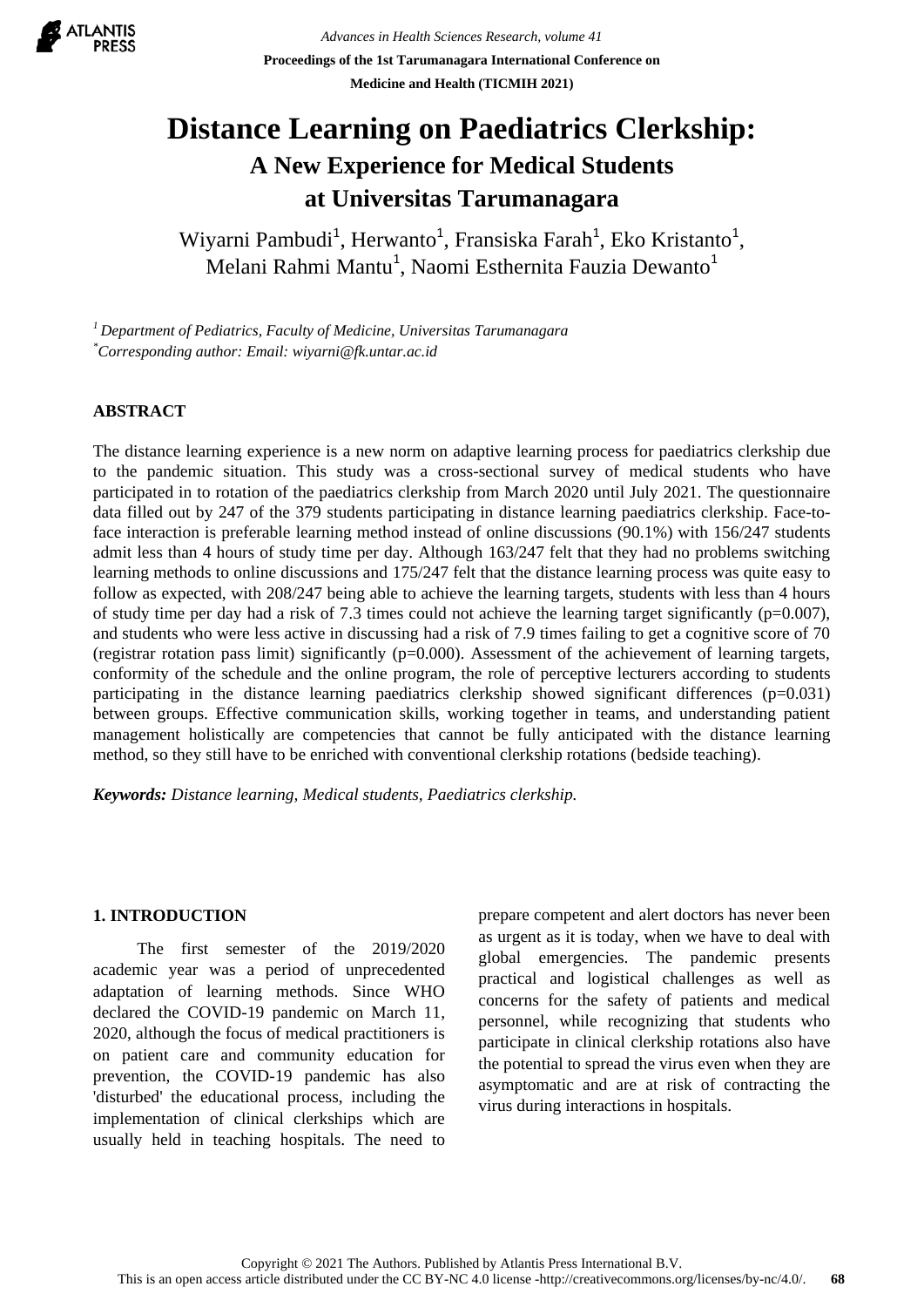With the enactment of the Large-Scale Social Restrictions (*Pembatasan Sosial Berskala Besar* = PSBB) or lockdown policy, learning activities for undergraduate medical students (*Program Studi Sarjana Kedokteran* = PSSK) and medical professional study programs (*Program Studi Profesi Dokter* = PSPD) could not take place as planned. The implanted *'primum non nocere*' paradigm brings us to the reality that the COVID-19 pandemic must also be anticipated by medical education unit, by immediately changing conventional clerkship methods, adapting distance learning strategies (DLS), and simultaneously optimizing resources both from aspects of lecturers or clinicians as well as the readiness of students to continue to be able to undergo the clerkship period, and not to use the pandemic as a reason for delaying medical education.

Since the decision to implement the DLS, the Department of Pediatrics of the Faculty of Medicine, Universitas Tarumanagara has carried out an online clerkship rotation, which went smoothly with the support of faculty leaders and perceptive lecturers. This article aims to share the experience of implementing distance learning on Pediatrics clerkship at the Faculty of Medicine, Universitas Tarumanagara during the PSBB period from March 2020 to July 2021.

## **2. RESEARCH METHOD**

The data presented in this article was obtained through an online survey of all Pediatrics Clerk's DLS students with a cross-sectional design for the period March 2020 until July 2021. The locations of respondents are spread across various cities/districts according to their domicile during the PSBB. The questionnaire link was submitted at the end of the Pediatrics clerk's rotation through the Whatsapp group, which is used as a medium for communication between students and lecturers. The descriptive data included in this article are presented in the form of narratives, tables, pictures, and a comparative analysis of the cognitive value acquisition data using paired t-test and Fisher's test with p-value is considered significant if  $< 0.05$ .

The experiences explored through the questionnaire are the process of implementing the Pediatrics Clerk's DLS according to student assessments, the results of case review

assessments, journal reviews, active discussion, the average cognitive value of students per DLS group, achievement of learning targets, conformity to the schedule and DLS programs, the role of perceptive lecturers, and skills. clinical and learning targets for the Pediatrics clerkship.

# **3. RESULTS AND DISCUSSION**

Distance learning (DLS) of the Pediatrics clerkship began on March 18, 2020 and ended on July 24, 2021. The student clerkship (co-ass) was divided into 18 batches of each two-week rotations as scheduled by the Head of Study Program and the PSSD team. The size of the group for each rotation varies from 6 to 35 co-ass who are guided by 6 perceptive lecturers from the Department of Pediatrics, FK Untar. A total of 247 out of 379 (65.3%) students who have undergone Pediatrics's clerkships responded and completed the questionnaire (Table 1). Of the 18 DLS groups, the majority of co-ass in periods 7, 4, 9, 12, 17, and 1 (>80%) participated in the survey, while those who sent the least responses were co-ass for period 2 and 10 (<15%). During the implementation of the DLS, most of the students lived on the island of Java, namely DKI (35.9%), Central Java (16.8%), and West Java (11.4%). Eighteen (7.3%) co-ass chose to undergo DLS from their boarding house in Semarang. A quarter (25.9%) of students have family members (parents/brothers) who work in the health sector, as general practitioners (19%), specialist doctors (3%), and other health professions (4%).

Ninety percent of students prefer the faceto-face interaction method to online discussions as a learning tool for registrar (Figure 1a). During DLS, 154 (62.8%) students set aside less than 4 hours of study time per day (Figure 1b), although 165 (66.9%) admitted that they had no problems switching from face-to-face interaction to online discussion (Figure 1c). and 175 (70.7%) felt that the DLS process was quite easy to follow according to student expectations (Figure 1d).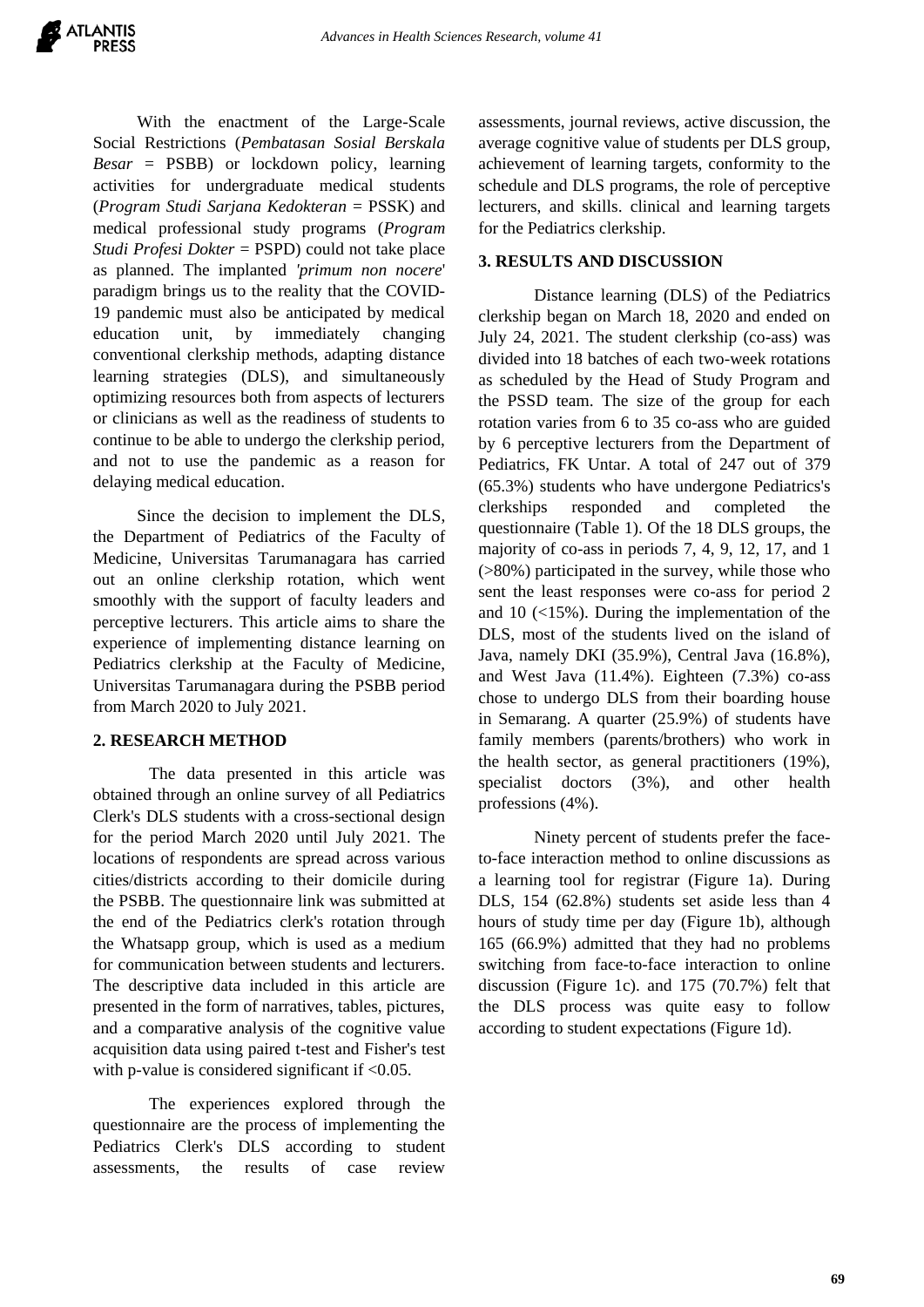| Criteria                                        | $n(\%)$ |                 |
|-------------------------------------------------|---------|-----------------|
| Number of students                              |         | 247/379 (65.2%) |
| - Batch 1: 18-28 March 2020                     |         | $5/6$ $(1.3%)$  |
| - Batch 2: 30 March-11 April 2020               | 4/30    | $(1.1\%)$       |
| - Batch 3: 13-25 April 2020                     | 20/35   | $(5.3\%)$       |
| - Batch 4: 27 April-9 May 2020                  | 30/35   | $(7.9\%)$       |
| - Batch 5: 11-23 March 2020                     | 24/30   | $(6.3\%)$       |
| - Batch 6: 2-13 June 2020                       | 15/20   | $(4.0\%)$       |
| - Batch 7: 15-27 June 2020                      | 11/11   | $(2.9\%)$       |
| - Batch 8: 2-14 November 2020                   | 13/20   | $(3.4\%)$       |
| - Batch 9: 16-28 November 2020                  | 17/20   | $(4.5\%)$       |
| - Batch 10: 30 Nov-12 Dec 2020                  | 3/21    | $(0.8\%)$       |
| - Batch 11: 14-26 December 2020                 | 11/20   | $(2.9\%)$       |
| - Batch 12: 22 March-3 Apr 2021                 | 16/19   | $(4.2\%)$       |
| - Batch 13: 5-17 April 2021                     | 16/20   | $(4.2\%)$       |
| - Batch 14: 3-15 May 2021                       | 14/19   | (3.7%)          |
| - Batch 15: 31 May-12 June 2021                 | 9/19    | $(2.4\%)$       |
| - Batch 16: 14-26 June 2021                     | 12/19   | $(3.2\%)$       |
| - Batch 17: 28 June-10 July 2021                | 15/18   | $(4.0\%)$       |
| - Batch 18: 12-24 July 2021                     | 12/17   | $(3.2\%)$       |
| Gender:                                         |         |                 |
| - Man                                           |         | 78 (71.6%)      |
| - Woman                                         | 31      | $(28.4\%)$      |
| Age (in years): mean (SD)                       |         | $22,5$ $(1,3)$  |
| min-max                                         |         | 18.9-31.9       |
| Years admitted to medical school:               |         |                 |
| $-2012$                                         |         | $3(1.2\%)$      |
| $-2013$                                         |         | $5(2.0\%)$      |
| $-2014$                                         |         | 17 (6.9%)       |
| $-2015$                                         |         | 49 (19.8%)      |
| $-2016$                                         |         | 173 (70.0%)     |
| Place of residence/domicile:                    |         |                 |
| - DKI, Central Java, West Java,                 |         | 190 (76.9%)     |
| Banten, DIY, East Java                          |         |                 |
| Jambi, Kepri, Lampung, Babel,                   |         | 27 (10.9%)      |
| Central Kalimantan, West                        |         |                 |
| Sumatra, South Sumatra                          |         |                 |
| - East Kalimantan, Bali, North                  |         | 3(1.2%)         |
| Sulawesi, South Sulawesi,                       |         |                 |
| Southeast Sulawesi, Central                     |         |                 |
| Sulawesi                                        |         |                 |
|                                                 |         | 27 (10.9%)      |
| - Papua                                         |         |                 |
| Family members working in the<br>health sector: |         |                 |
|                                                 |         |                 |
| General practitioners,                          |         | 64 (25.9%)      |
| specialists, other medical                      |         |                 |
| personnel                                       |         |                 |
| - No family members of health<br>workers        |         | 183 (74.1%)     |



## Figure 1. The process of implementing the Pediatrics Clerk's DLS according to student assessments

In each rotation of the Pediatrics Clerk's DLS, an online discussion program that is scheduled every day with a different topic has been designed. Each co-ass received two tasks in the form of a case review (clinical review) in the form of a virtual case discussion, a review of a medical paper (critical appraisal) of a medical paper with a topic selected according to competence in the competency standard (*Standar Kompetensi Dokter Indonesia* = SKDI), daily guided by a pediatric perceptor lecturer. Active discussion is also a consideration for students' cognitive values. The percentages of case reviews, journal reviews, and activities were calculated at 50%, 30%, and 20%. Of the total 247 participants in the Pediatrics Clerk's DLS, more than half (54.5%) obtained a final grade of A, with a mean cognitive score of 79.4 (SD 5.2), a minimum score of 71.6 and a maximum of 90.6. The scores of case reviews, journal studies, discussion activities and cognitive scores between groups showed results that were not significantly different (Figure 2).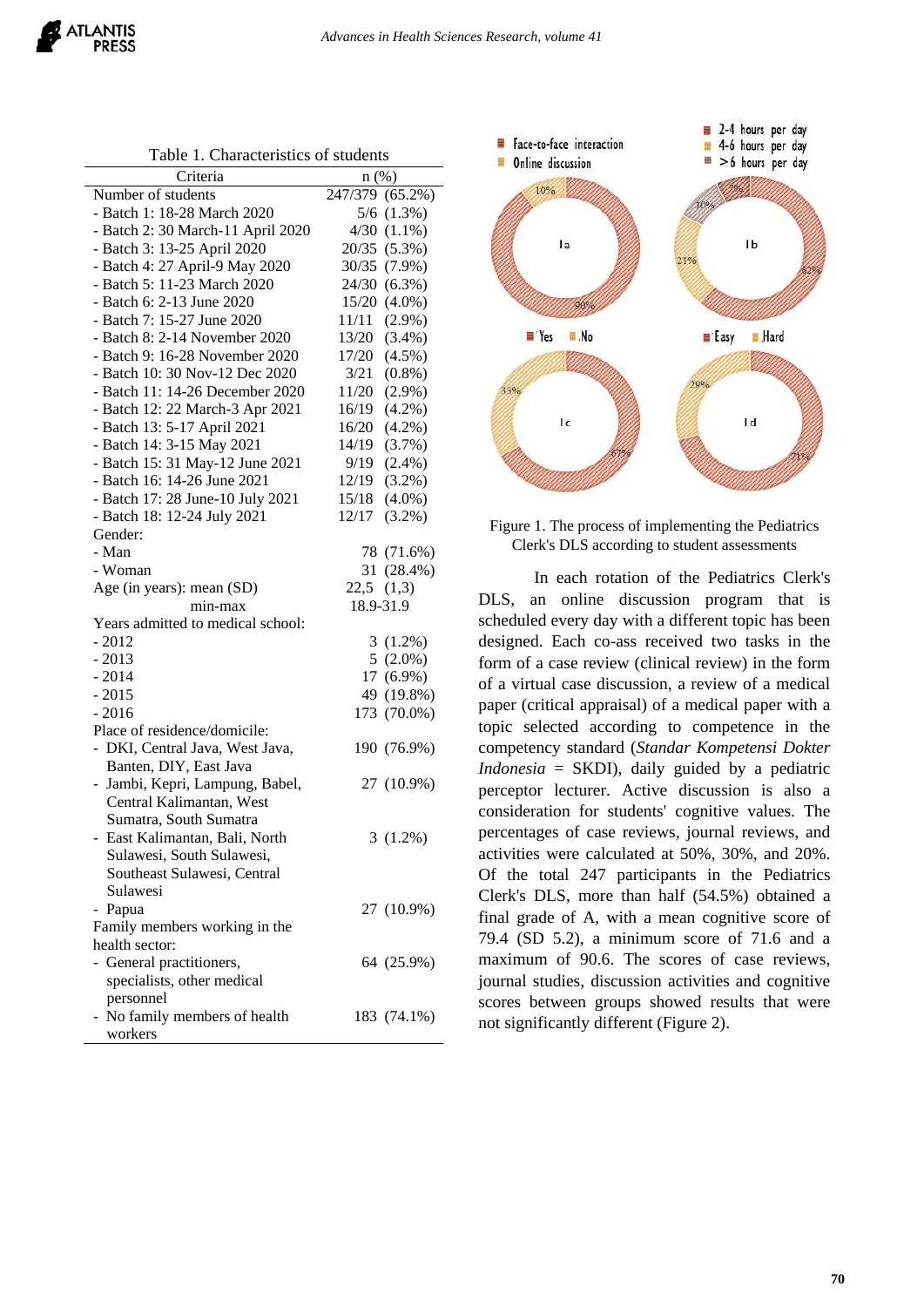



Based on the results of the questionnaire after attending the Pediatrics Clerk's DLS, 208 (84.5%) students assessed that the learning targets had been achieved well through the online discussion method. However, in the test of the relationship between the length of study time per day and the achievement of learning targets, it was found that students with less than 4 hours of study time per day had a 7.3 times risk of not being able to achieve learning targets significantly (PR 7.3; pvalue 0.007). Likewise, the results of the relationship test showed that students who were less active in discussing had a 7.9 times risk of failing to get a cognitive score of 70 (registrar's rotation graduation limit) significantly (PR 7.9; pvalue 0.000).

Assessment of the achievement of learning targets, the suitability of the schedule and the DLS program, the role of the perceptive lecturer according to the students participating in the Pediatrics Clerk's DLS showed significant differences (p value 0.031) between groups (Figure 3).





Input from students participating in the Pediatrics Clerk's DLS includes 3 things: the strengths and weaknesses of the DLS method, as well as the form of support expected during the DLS. The advantages of the DLS method that can be recommended to be continued at the next Pediatrics registrar include: discussion time is more flexible because it is adjusted to the perceptor lecturer's time, case discussions and journals are more focused and effective because lecturers always provide related references that can be studied simultaneously during discussions. Another advantage of the DLS method, which does not need to be continued is the arrangement of coass in large groups because although there are no problems in the division of tasks and assessments, the in-depth discussion process is more effectively carried out in smaller groups (8-12 people). The weaknesses of the DLS method that are felt by students are difficulty imagining virtual cases and distractions/attention distractions during online discussions. The support expected by most students is smooth internet access and references in the form of electronic books/journals, which have been accommodated by the faculty in the form of internet fee assistance and the distribution of electronic booklets from the medical faculty library collection.

Even though students claimed to have achieved the learning targets for Pediatrics clerkship, the results of the questionnaire still showed basic and advanced clinical skills that